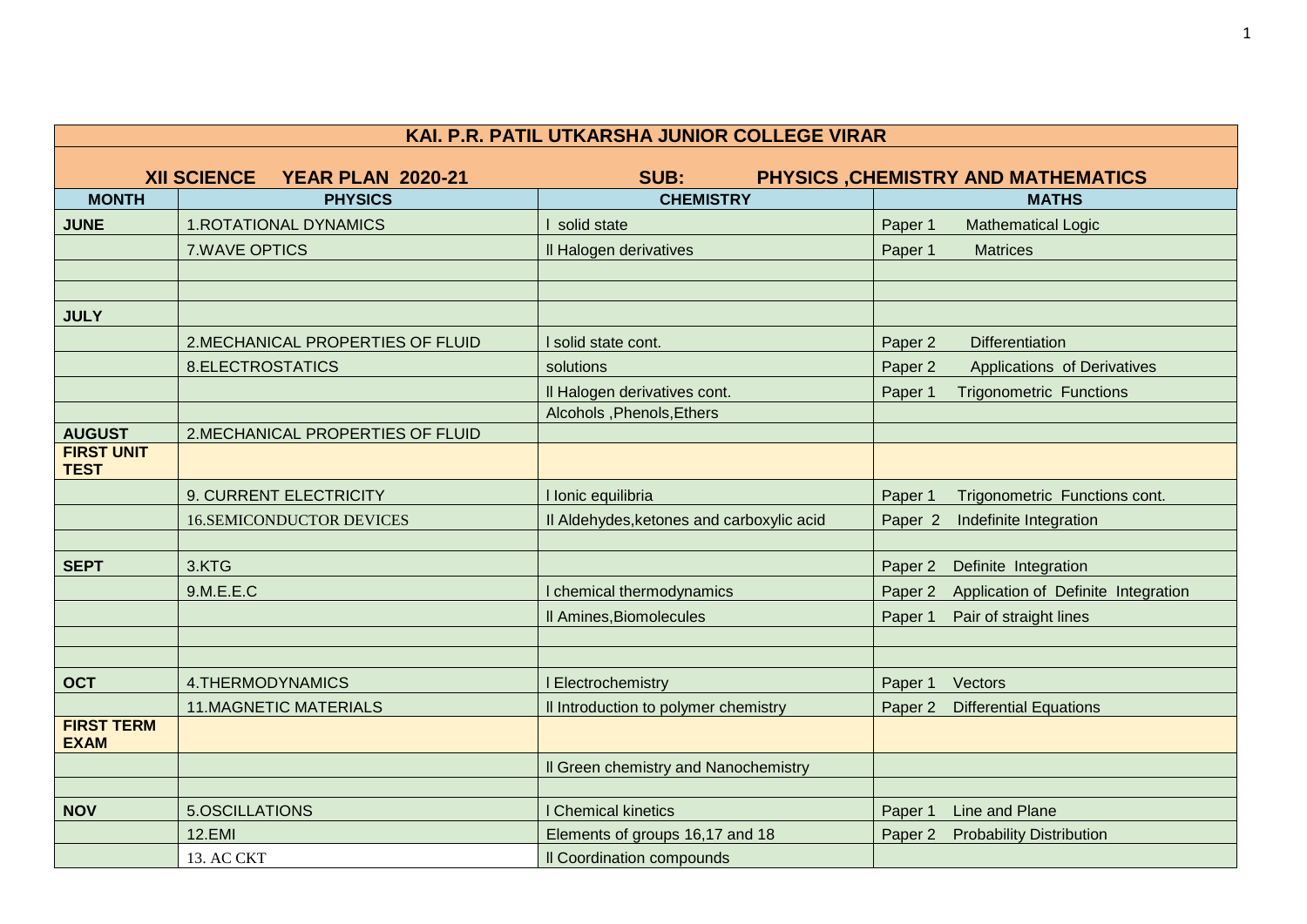| <b>MONTH</b>                      | <b>PHYSICS</b>              | <b>CHEMISTRY</b>                            | <b>MATHS</b>                  |
|-----------------------------------|-----------------------------|---------------------------------------------|-------------------------------|
|                                   |                             |                                             |                               |
| <b>DEC</b>                        | <b>6.STATIONERY WAVES</b>   | Elemental groups 16,17 and 18 contd.        | Linear Programming<br>Paper 1 |
|                                   | <b>14.DUAL NATURE</b>       | Il Transition and inner transition elements | Paper 2 Binomial Distribution |
|                                   | <b>15.STRUCTURE OF ATOM</b> |                                             |                               |
|                                   |                             |                                             |                               |
|                                   |                             |                                             |                               |
| <b>JAN</b>                        |                             |                                             |                               |
| <b>PRELIMINARY</b><br><b>EXAM</b> |                             |                                             |                               |
|                                   |                             |                                             |                               |
|                                   |                             |                                             |                               |
| <b>PRELIM</b><br>PRACT.           |                             |                                             |                               |
| <b>FEB</b>                        |                             |                                             |                               |
| <b>BOARD</b><br><b>PRACTICALS</b> |                             |                                             |                               |
|                                   |                             |                                             |                               |
|                                   |                             |                                             |                               |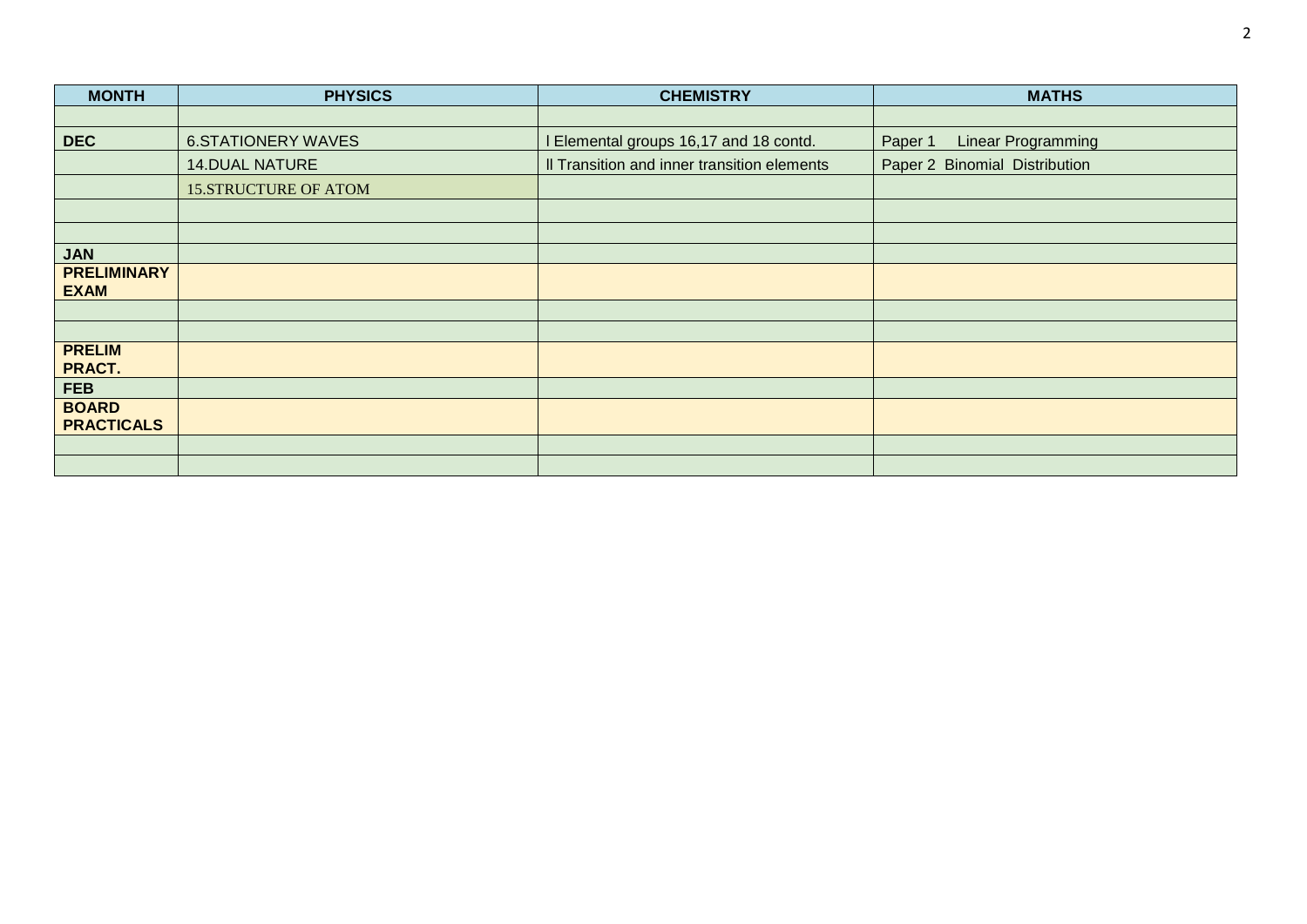| KAI. P.R. PATIL UTKARSHA JUNIOR COLLEGE VIRAR |                                                           |                                         |                                                             |
|-----------------------------------------------|-----------------------------------------------------------|-----------------------------------------|-------------------------------------------------------------|
|                                               | <b>YEAR PLAN 2020-21</b><br><b>XII SCIENCE</b>            | SUB:                                    | <b>BIOLOGY, PSYCHOLOGY AND I.T.</b>                         |
| <b>MONTH</b>                                  | <b>BIOLOGY</b>                                            | <b>PSYCHOLOGY</b>                       | 1T                                                          |
| <b>JUNE</b>                                   | 1. Reproduction in lower and higher plants                |                                         | Revision - Web Designing - Basic Structure                  |
|                                               | 5.origin and evolution of life                            |                                         | Table, List Item order tag                                  |
|                                               |                                                           |                                         |                                                             |
|                                               |                                                           |                                         |                                                             |
| <b>JULY</b>                                   | 4. Molrcular basis of inheritance                         | CHP.1.Psychology:A Scientific Disipline | <b>Advance Web Designing - Basic Form</b>                   |
|                                               | 8. Respiration and circulation                            |                                         | <b>Input Element Meta Tag</b>                               |
|                                               |                                                           |                                         | <b>CSS Types, Internal CSS</b>                              |
|                                               |                                                           |                                         | CSS selector, positioning                                   |
|                                               |                                                           |                                         | <b>Nested and Multilevel List Item</b>                      |
| <b>AUGUST</b>                                 |                                                           | CHP.2.Intelligence CHP.3 Personality    |                                                             |
| <b>FIRST UNIT</b><br><b>TEST</b>              |                                                           |                                         |                                                             |
|                                               | 3. Inherintance and variation                             |                                         | Audio-Video and Image Mapping, web hosting                  |
|                                               |                                                           |                                         | <b>E-Commerce &amp; E-Governance-concept</b>                |
|                                               |                                                           |                                         |                                                             |
| <b>SEPT</b>                                   | 6. Plant water relation                                   | CHP.3- Personality                      | type of E-commerce,                                         |
|                                               | 14. Ecosystem and energy flow                             | <b>CHP 4- Cognitive Processes</b>       | Trade cycle, Payment Mode                                   |
|                                               | 10. Human health and diseases                             |                                         | Forms Of E-commerce, EDI                                    |
|                                               | 13. Organisms and population                              |                                         | SEO - Technique, types, media optimization,<br><b>Audit</b> |
|                                               |                                                           |                                         |                                                             |
| <b>OCT</b>                                    | 7. Plant growth and mineral nutrition                     | ChP-5- Emotions                         | E-Governance -concept, types, security<br><b>Measures</b>   |
|                                               | 15. Biodiversity conservation and environmental<br>issues | <b>CHP-6 Psychology Disorders</b>       | <b>Advance Java script-Features</b>                         |
| <b>FIRST TERM</b><br><b>EXAM</b>              | <b>FIRST TERM EXAM</b>                                    | <b>FIRST TERM EXAM</b>                  | <b>FIRST TERM EXAM</b>                                      |
|                                               |                                                           |                                         | Switch case, Loop                                           |
|                                               |                                                           |                                         |                                                             |
| <b>NOV</b>                                    | 12. Biotechnology                                         | <b>CHP-7-First Aid in Mental Health</b> | Object Events in JS, Validation in JS                       |
|                                               | 2. Reproduction in lower and higher animals               | CHP- 8- Positive Psychology             | <b>Emerging Technology- IOT, Cloud Computing,</b>           |
|                                               |                                                           |                                         | Artificial Intelligence                                     |

3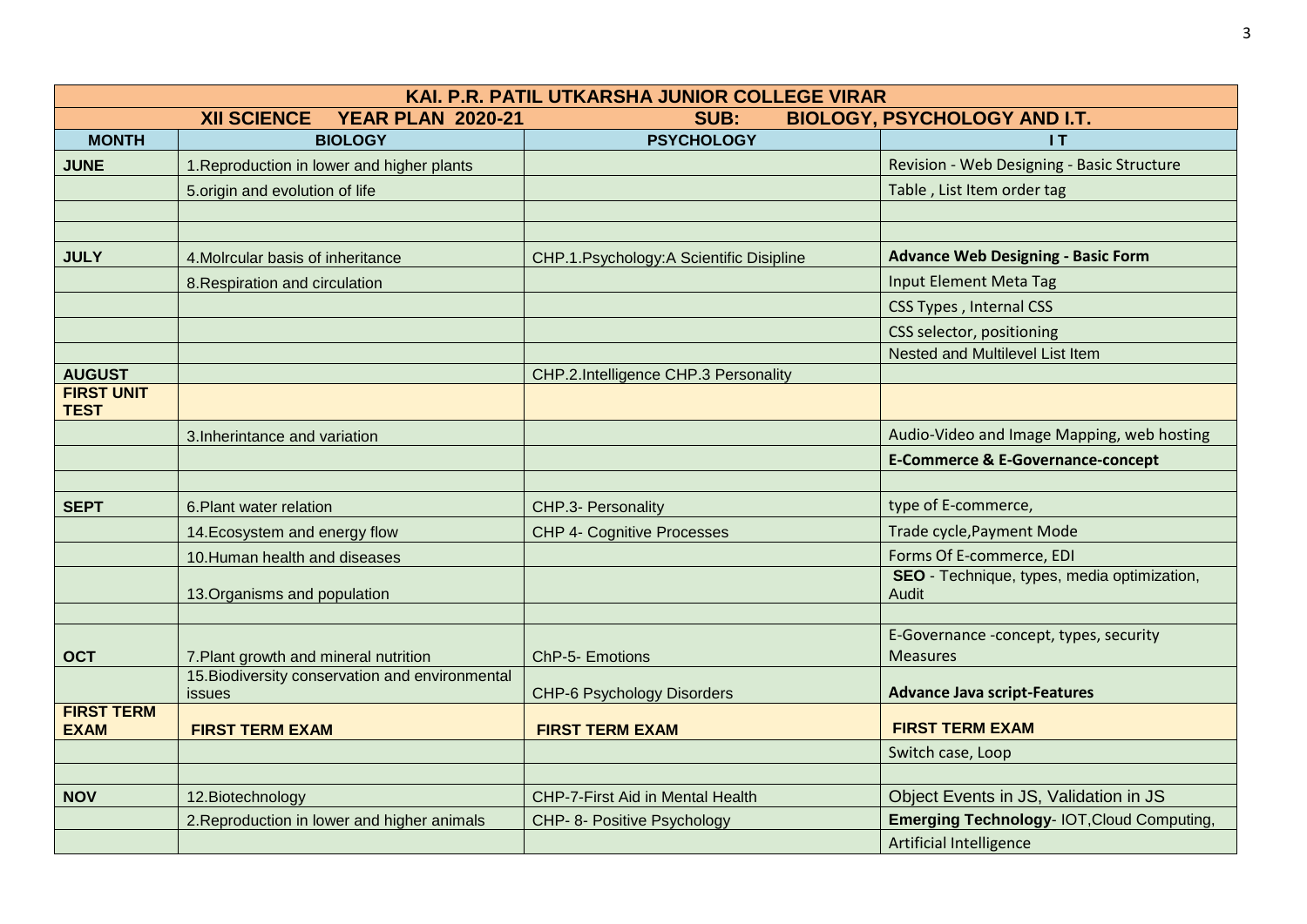| <b>MONTH</b>                      | <b>BIOLOGY</b>                     | <b>PSYCHOLOGY</b>         | 1T                                          |
|-----------------------------------|------------------------------------|---------------------------|---------------------------------------------|
|                                   |                                    |                           |                                             |
| <b>DEC</b>                        | 11. Enhancement of food production | CHP 8-Positive Psychology | PHP- Features, variables data type          |
|                                   | 9. Control and coordination        |                           | controls, array, function in PHP            |
|                                   |                                    |                           | userdefine datatype in PHP and connectivity |
|                                   |                                    |                           |                                             |
|                                   |                                    |                           |                                             |
| <b>JAN</b>                        |                                    |                           |                                             |
| <b>PRELIMINARY</b><br><b>EXAM</b> |                                    |                           |                                             |
|                                   |                                    |                           |                                             |
|                                   |                                    |                           |                                             |
| <b>PRELIM</b><br>PRACT.           |                                    |                           |                                             |
| <b>FEB</b>                        |                                    |                           |                                             |
| <b>BOARD</b><br><b>PRACTICALS</b> |                                    |                           |                                             |
|                                   |                                    |                           |                                             |
|                                   |                                    |                           |                                             |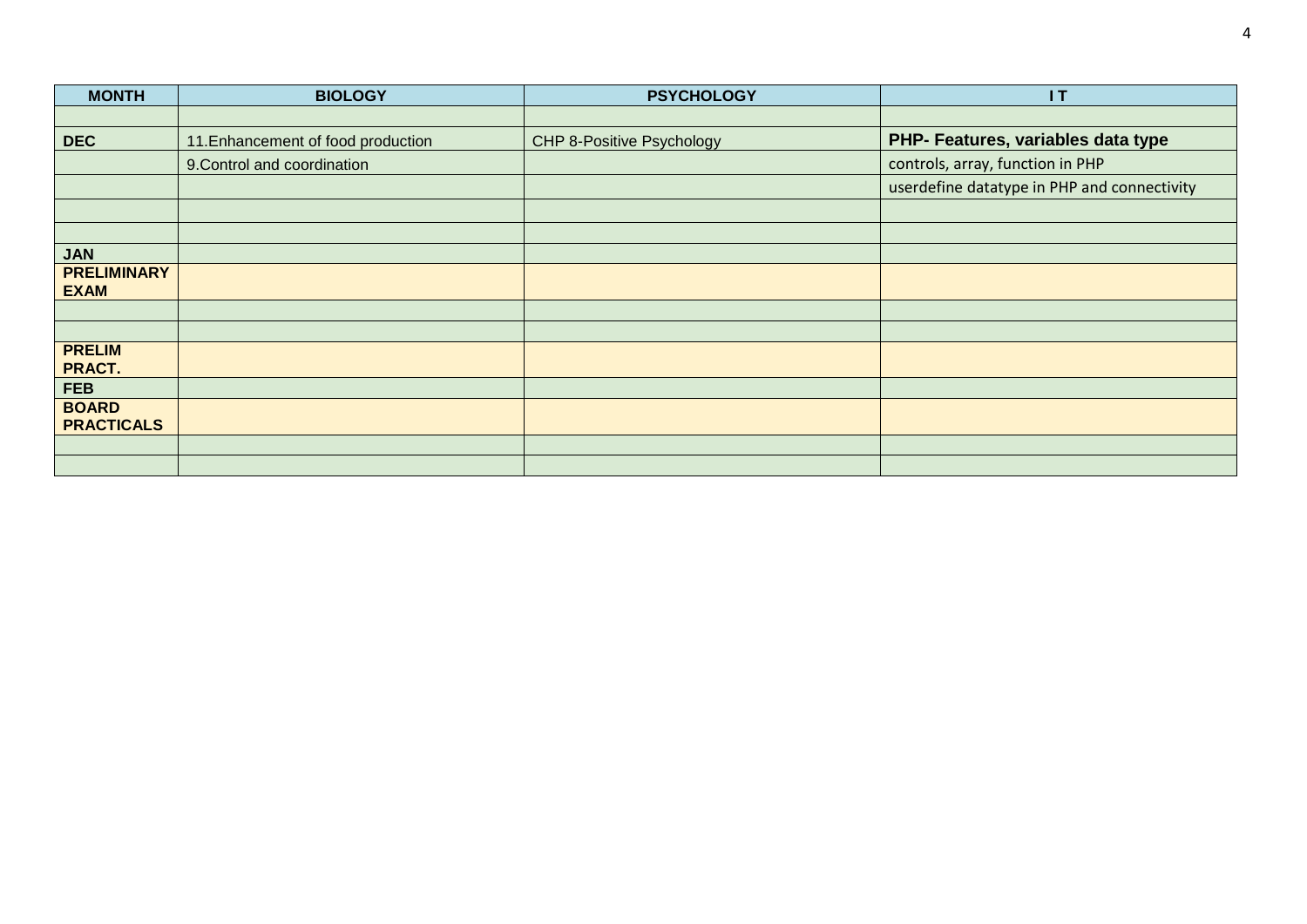| KAI. P.R. PATIL UTKARSHA JUNIOR COLLEGE VIRAR |                                                        |                                             |                                           |                                 |  |
|-----------------------------------------------|--------------------------------------------------------|---------------------------------------------|-------------------------------------------|---------------------------------|--|
|                                               | <b>YEAR PLAN 2020-21</b><br>SUB:<br><b>XII SCIENCE</b> |                                             | <b>COMPUTER SCI ENCE AND ELECTRONIS</b>   |                                 |  |
| <b>MONTH</b>                                  | C.S. I                                                 | C.S II                                      | <b>E.S. I</b>                             | E.S II                          |  |
| <b>JUNE</b>                                   | HTML:<br>introduction, tags, features                  | Introduction to microprocessor, generation  | <b>Transducers</b>                        | Number System & Boolean Algebra |  |
|                                               | structure, hyperlink                                   | block diag, features, ALU, flags            |                                           |                                 |  |
|                                               |                                                        |                                             |                                           |                                 |  |
|                                               |                                                        |                                             |                                           |                                 |  |
| <b>JULY</b>                                   | Data structure: operation, control<br>structure        | Interrupt, pin diagram                      | <b>Operational amplifier</b>              | <b>Logic Gates</b>              |  |
|                                               | algorithms                                             | control registers, instruction cycle        |                                           |                                 |  |
|                                               | linear array, Linked list                              | machine cycle, functions of MP              |                                           |                                 |  |
|                                               |                                                        |                                             |                                           |                                 |  |
|                                               |                                                        |                                             |                                           |                                 |  |
| <b>AUGUST</b>                                 |                                                        |                                             |                                           |                                 |  |
| <b>FIRST UNIT</b><br><b>TEST</b>              |                                                        |                                             |                                           |                                 |  |
|                                               | Record, Tree, Binary<br>Tree, Expression               | Addressing modes, data transfer group       | Operational-ampifier Contd.               | Multiplexers & Demultiplexers   |  |
|                                               | Tree, Stack and Queue                                  | Arithmetic instructions                     | DC power supply                           | <b>Encoders &amp; Decoders</b>  |  |
|                                               |                                                        |                                             |                                           |                                 |  |
| <b>SEPT</b>                                   | C++: review of c++,<br>datatype, operator              | logical instructions, branching group       | <b>Integrated Circuits</b>                | Flip-Flops & counters           |  |
|                                               | conditional<br>statements, function, pointer           | machine control instructions                |                                           |                                 |  |
|                                               | programs on basic functions                            | programs                                    |                                           |                                 |  |
|                                               |                                                        |                                             |                                           |                                 |  |
|                                               |                                                        |                                             |                                           |                                 |  |
| <b>OCT</b>                                    | OOPS: class, object, friend<br>function                | networking: characteristics, types of cable | <b>Electronic Instruments</b>             | <b>Registers</b>                |  |
|                                               | constructor & destructor, static                       | topology                                    |                                           | A/D & D/A converters            |  |
| <b>FIRST TERM</b><br><b>EXAM</b>              |                                                        |                                             |                                           |                                 |  |
|                                               | operator overloading, inheritance                      | modem, hub, router                          |                                           |                                 |  |
|                                               |                                                        |                                             |                                           |                                 |  |
| <b>NOV</b>                                    | polymorphism, file handling                            | Introduction to microcontroller             | <b>Modern Electronic</b><br>Communication | <b>Computer Fundamntal</b>      |  |
|                                               | OS:Services, IM, PM, MM                                |                                             |                                           |                                 |  |